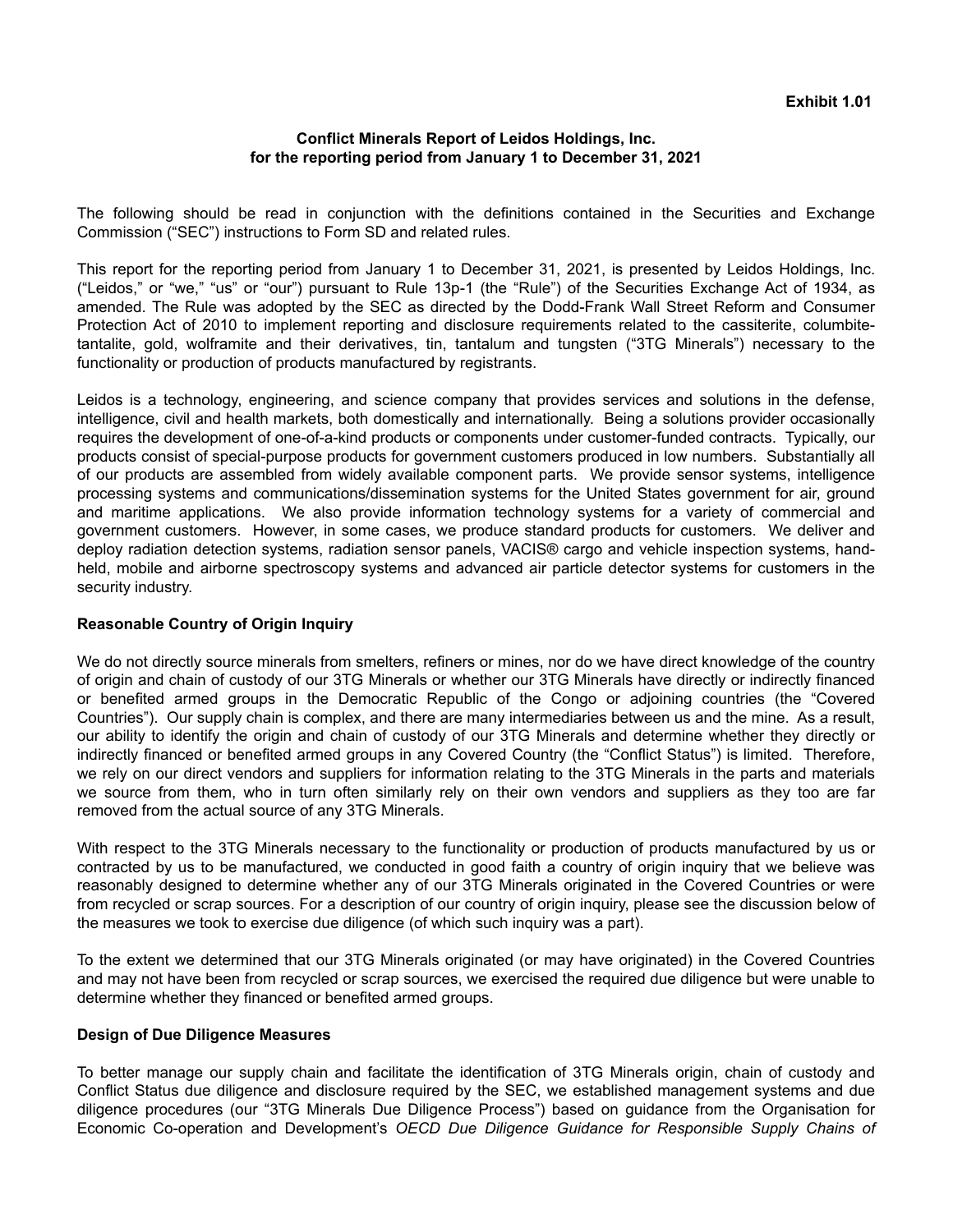*Minerals from Conflict-affected and High-Risk Areas*. The design of our 3TG Minerals Due Diligence Process included the following:

- Adopting a 3TG minerals policy and a Supplier Code of Conduct, which are available on our website at www.leidos.com.
- Analyzing contract data and revenue recognition methodology to identify contracts and programs in which we manufactured or contracted to manufacture a product, and developing a list of vendors and suppliers associated with each program and contract.
- Sending surveys to various vendors and suppliers inquiring whether 3TG minerals were used in the provided parts and materials and, if so, the source of any such parts and materials. The surveys were based on the Electronic Industry Citizenship Coalition and Global e-Sustainability Initiative (the "EICC-GeSI") Conflict Minerals Reporting Template.
- Sending follow-up survey questionnaires to each vendor/supplier that indicated they had supplied materials containing 3TG Minerals to better understand their process in determining that the minerals did not originate in any of the Covered Countries.
- Assessing and managing the conflict risk identified through the process outlined above.
- Providing a mechanism for vendors and suppliers to communicate their concerns with respect to our 3TG Mineral Due Diligence Process.
- Publicly reporting the results of our due diligence through this Report and accompanying Form SD, which are filed with the SEC and made available on our website at www.leidos.com.

#### **Due Diligence Measures Taken**

We undertook the following due diligence measures during the 2021 reporting period:

- We sought representations from each of our vendors and suppliers to determine the status of 3TG Minerals used in the supplied materials and the source of any 3TG Minerals identified.
- Through these efforts, we received information from vendors and suppliers representing a substantial portion of the 3TG Minerals supplied directly to us or contained in products that we contracted to be manufactured by third parties.
- We analyzed the responses for completeness and internal consistency and made follow-up inquiries intended to resolve any deficiencies we identified.
- We relied on representations from vendors and suppliers that we considered reasonable.
- We considered warning signs or other circumstances that, in our view, indicated the responses were unreliable or that the 3TG Minerals (i) came from a Covered Country and (ii) were not from recycled or scrap sources.
- Due to our position in the supply chain, we do not conduct or commission independent third-party audits of smelters or refiners and rely on independent, third-party audits conducted by the Conflict-Free Sourcing Initiative ("CSFI") as necessary. We compared the smelter and refinery information provided by our vendors and suppliers with the data made available by the CSFI concerning the country of origin of the 3TG Minerals processed by those facilities and their Conflict Status.

#### **Diligence Results**

With respect to each of our products, despite the implementation of the 3TG Minerals Due Diligence Process outlined above, we either (i) were unable to obtain sufficient information to identify the country of origin of the 3TG